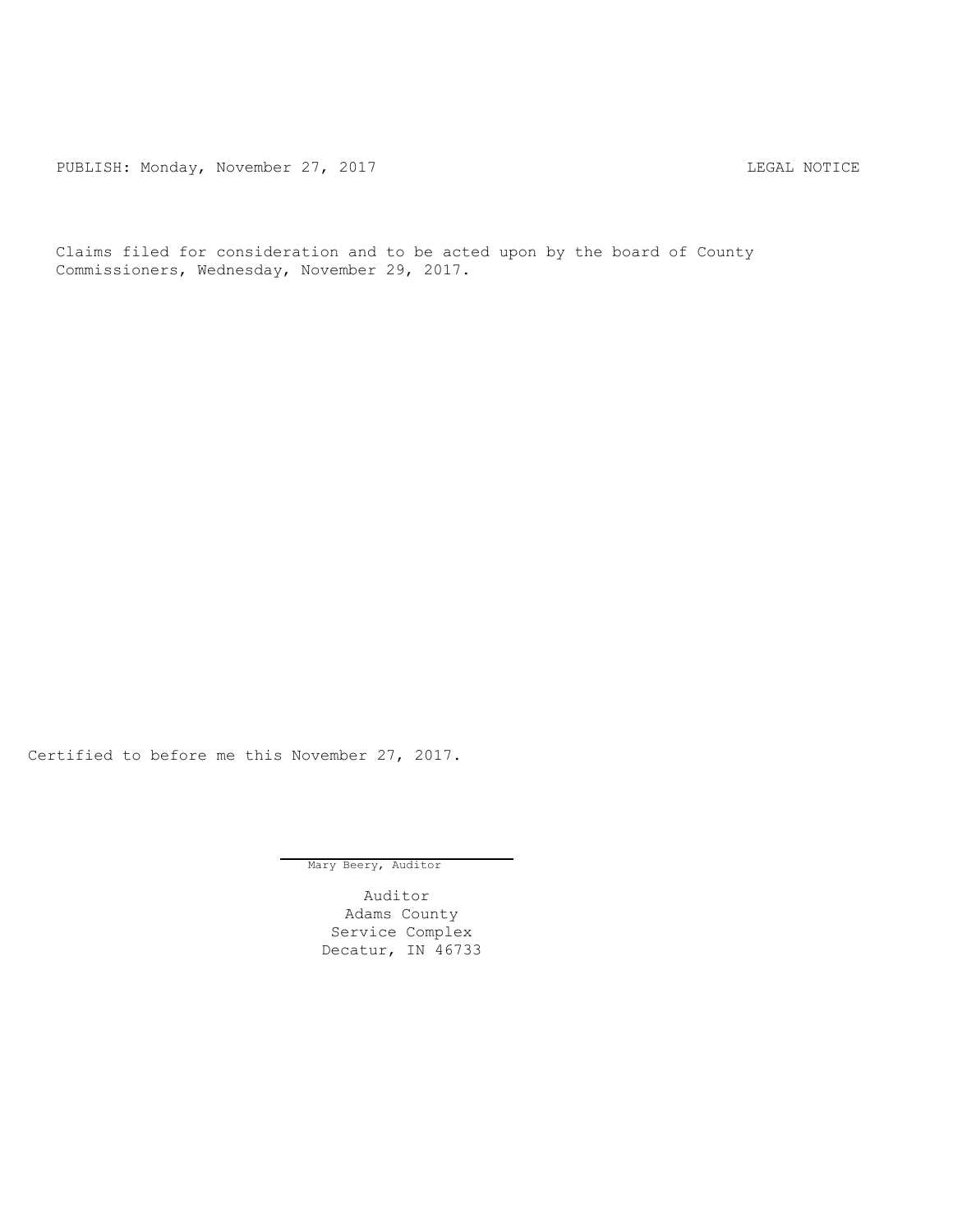

## **Claims Docket for Newspaper Adams County, Indiana**

## For Period: **11/2/2017** to **11/14/2017**

*313 W. Jefferson St. Decatur, IN 46733 (219) 724-2600*

## Date Claims to be Paid: **11/29/2017**

| <b>Vendor</b>                                                | <b>Amount</b> | <b>Vendor</b>                        | <b>Amount</b> |
|--------------------------------------------------------------|---------------|--------------------------------------|---------------|
| Adams Memorial Hospital                                      | 242.13        | Appraisal Research Corporation       | 6.166.63      |
| AT & T Mobility                                              | 2,842.37      | Berne Ready Mix                      | 6,687.44      |
| <b>Berne Witness</b>                                         | 722.81        | Suburban Propane LP                  | 187.00        |
| Brateman's, Inc.                                             | 431.00        | <b>BSN</b> Sports Inc                | 89.87         |
| Chet's Pest Control                                          | 90.00         | Cintas Location #338                 | 183.49        |
| City Of Decatur                                              | 623.80        | Decatur Hardware & Rental            | 36.17         |
| <b>Complete Printing Service</b>                             | 61.00         | Decatur Daily Democrat               | 34.61         |
| Decatur Tire Center                                          | 19.50         | Gordon Food Service                  | 2,903.42      |
| Graber Insurance, Inc.                                       | 362.50        | Grimm's Auto                         | 49.50         |
| Hall Signs                                                   | 2,611.87      | Harvey's Tool Service                | 389.93        |
| Haywood Printing Company                                     | 346.50        | Hilty Engine Service                 | 12.95         |
| Indiana Stamp Company, Inc.                                  | 106.00        | Indiana State Police                 | 187.00        |
| Innovative Concepts                                          | 1,853.75      | Kiess Electric                       | 150.59        |
| Lehman Feed Mill                                             | 88.40         | Mark S. Gresla, MD                   | 420.25        |
| Mind's Eye Graphics                                          | 26.49         | Monroe Water Department              | 138.24        |
| National Oil And Gas                                         | 814.44        | Park Center                          | 1,080.00      |
| Piqua Repair Inc.                                            | 225.00        | Portland Motor Parts, Inc            | 415.59        |
| Quill Corporation                                            | 255.51        | Shifferly Dodge                      | 111.35        |
| Stone-Street Quarries, Inc.                                  | 453.60        | Top Supply Company LLP               | 174.01        |
| West Payment Center                                          | 94.20         | Miller, Burry & Brown, P.C.          | 3,611.52      |
| Imi Irving Material, Inc.                                    | 580.00        | Adams County Automotive Supply, Inc. | 410.16        |
| Zep Sales and Service                                        | 409.85        | Purdue University                    | 718.96        |
| Waste Management                                             | 657.73        | B Secure Alarm Systems, Inc.         | 1,938.18      |
| Bixler Insurance, Inc.                                       | 225.00        | Hi-Way Service, Inc.                 | 105.27        |
| Youth Opportunity Center, Inc                                | 15,260.00     | Bloomington Ford, Inc.               | 27,622.45     |
| Geneva Municipal Utilities                                   | 78.87         | Kristina Nichols                     | 24.20         |
| <b>Expert Transmission</b>                                   | 1,011.12      | Norlab, Inc.                         | 223.00        |
| Harvest Land Co-op                                           | 913.19        | Koorsen Fire and Security, Inc.      | 50.00         |
| Adams County Truck Repair, Inc.                              | 405.63        | Beth A. Webber                       | 1,046.24      |
| Thomas R Krueckeberg                                         | 18.48         | Adams County Sheriff's Department    | 224.00        |
| Wieland and Associates, Inc.                                 | 2,100.00      | ERS Wireless Communications          | 3,046.48      |
| VoMac Trucks Sales & Service                                 | 1,652.97      | Troyer's Market LLC                  | 5,667.45      |
|                                                              | 900.00        | North Adams Community Schools        | 565.40        |
| Clinical & Forensic Psychological Ser.<br>Barnes & Thornburg | 12,008.50     | Michelle Hackenjos                   | 88.88         |
|                                                              | 29.46         |                                      | 70.31         |
| Alpine Falls, Inc.<br>Deborah A. Schantz                     | 286.30        | Forms Management Group, Inc.         |               |
|                                                              |               | <b>Bluhm Enterprises</b>             | 500.00        |
| Extinguisher Co. No. 1                                       | 853.88        | <b>Stationair's Express</b>          | 2,373.80      |
| Karla Marbach                                                | 141.58        | Schwartz Steel LLC                   | 41.75         |
| Carrie Freeman                                               | 70.92         | RICOH USA, INC.                      | 45.82         |
| Commonwealth Engineers, Inc.                                 | 430.84        | Decatur Ace Hardware                 | 1,037.66      |
| First Response                                               | 567.60        | <b>Direct Fitness Solutions</b>      | 594.80        |
| O'Reilly Auto Parts                                          | 33.23         | Weller Truck Parts                   | 563.64        |
| Highway Dept. - Lonnie Caffee                                | 51.05         | Corrisoft                            | 283.25        |
| Amy Rumschlag                                                | 226.42        | Central Customer Charges             | 262.49        |
| <b>NACS Food Services</b>                                    | 248.30        | Kristy N Stuckey                     | 40.48         |
| Adams County Community Corrections                           | 2,054.89      | Eric D. Orr, Attorney                | 25.00         |
| 3M Electronic Monitoring                                     | 11,440.25     | Indigital Telecom                    | 4,312.87      |
| <b>Advance Auto Parts</b>                                    | 115.48        | <b>Allstar Communications</b>        | 1,282.15      |